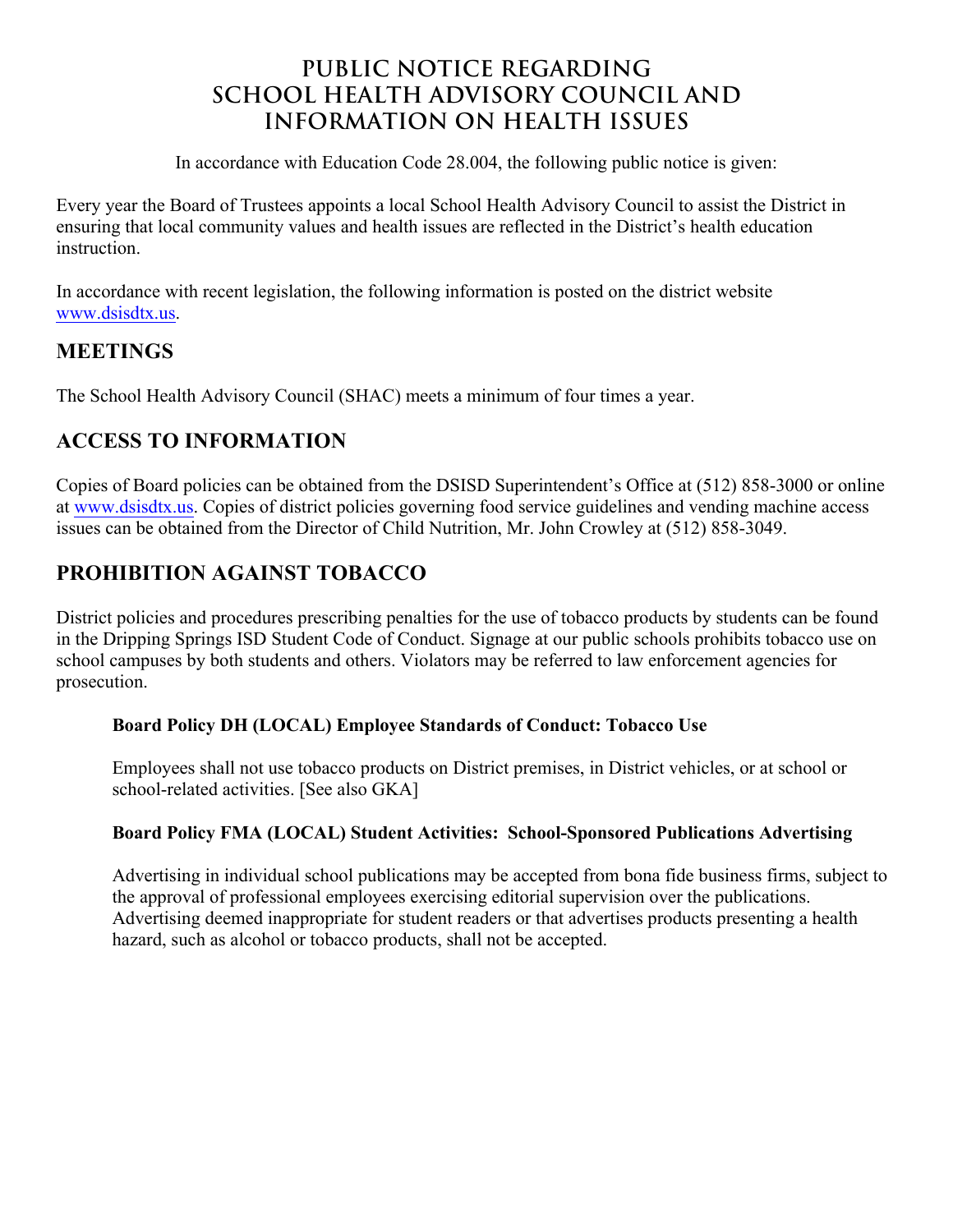### **Board Policy FNCD (LEGAL) Student Conduct:**

#### **Tobacco Use and Possession by Students**

The Board shall prohibit students from smoking, using, or possessing tobacco products at a schoolrelated or school-sanctioned activity on or off school property.

#### **Enforcement**

The Board shall ensure that District personnel enforce the policies on school property.

#### **Board Policy GKD (LOCAL) Community Relations: Non-school Use of School Facilities**

#### **Required Conduct**

Persons or groups using school facilities shall:

2. Abide by all laws and policies, including but not limited to those prohibiting the use, sale, or possession of alcoholic beverages, illegal drugs, and firearms, and the use of tobacco products on school property. [See GKA]

## **REQUIRED PHYSICAL ACTIVITY**

Per state law, DSISD school policies require elementary school students in kindergarten through grade 5 to engage in at least 30 minutes per school day or 135 minutes per school week of physical activity. Students in grades 6-8 are required to participate in moderate or vigorous physical activity for at least 225 minutes during each period of two school weeks for at least four semesters during these grade levels.

#### **Board Policy FFA (LOCAL) Student Welfare Wellness and Health Services: Physical Activity**

The District shall implement, in accordance with law, a coordinated health program with physical education and physical activity components and shall offer at least the required amount of physical activity for all grades [see EHAB and EHAC]. In addition, the District establishes the following goals for physical activity:

- 1. The District will provide an environment that fosters safe and enjoyable fitness activities for all students, including those who are not participating in competitive sports.
- 2. Physical education classes will regularly emphasize moderate to vigorous activity.

#### **Board Policy EHAC (LEGAL) Basic Instructional Program Required Instruction (Secondary):**